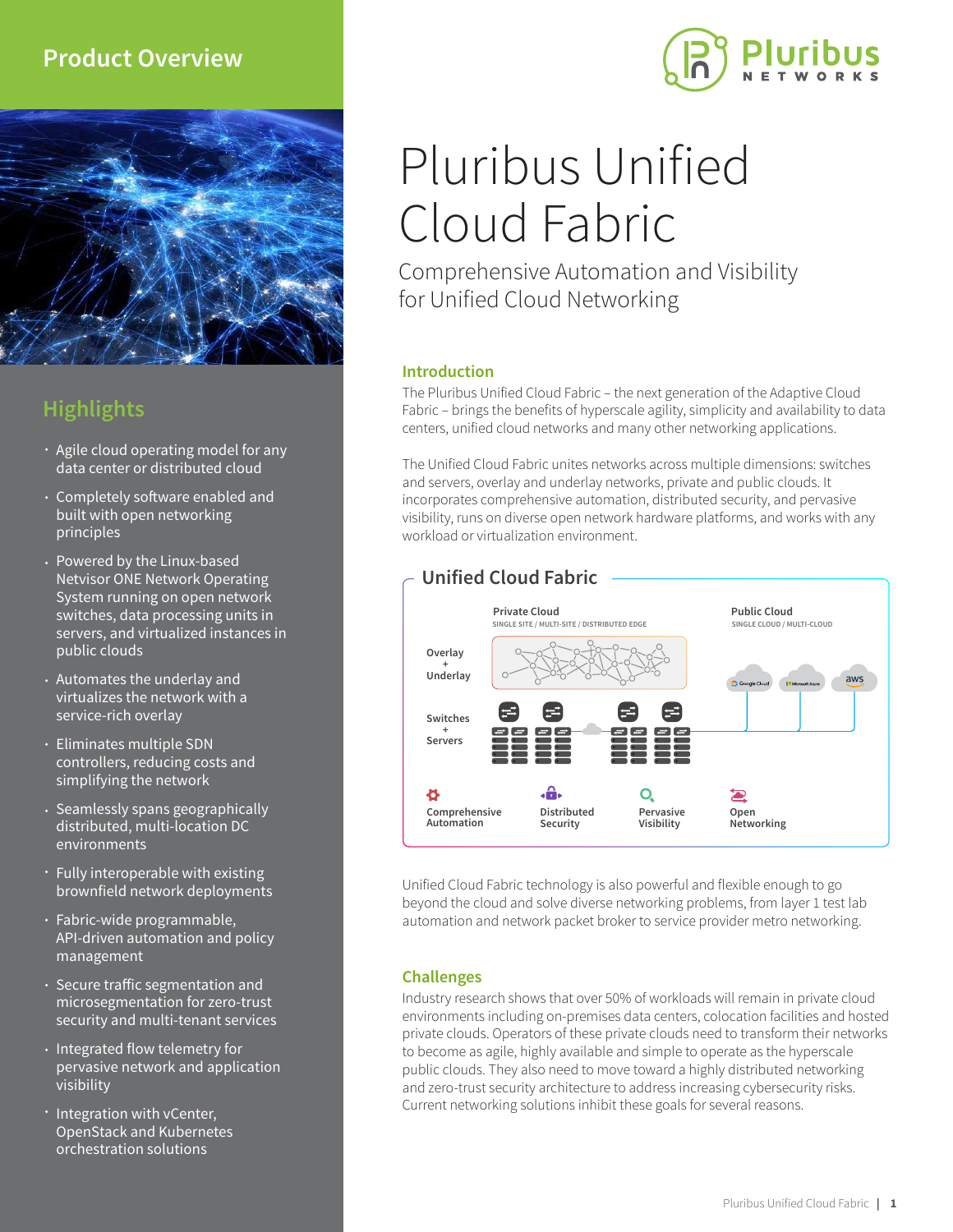

To empower digital transformation and frictionless hybrid multi-cloud operations, the network needs to evolve from an operating model based on manual configuration of individual devices to a more dynamic, software-defined fabric environment. Legacy network infrastructure struggles to deliver the agility and flexibility organizations require to support modern cloud native workloads and advanced active-active data center architectures. To reduce complexity and improve operational agility, IT organizations need a simpler and more integrated approach to enable faster deployments, increased agility and greater scale to manage infrastructure and applications.

Virtualized and automated compute and storage have demonstrated what's possible when it comes to increasing efficiency, simplifying configuration and maximizing agility when the right technology is deployed. The advantages of a modern, virtualized and software defined network are compelling, and to create data center and metro environments that have the same level of automation as public cloud, one must virtualize everything — compute, storage, and the network.

The cloud networking architecture must also address the problem of fragmented networks with multiple operating models. Today overlay networks are often completely decoupled from underlay (physical) networks and each cloud has a different network operating model. Unifying networks with a common operating model further increases agility and operational efficiency.

### **Unified Cloud Fabric Overview**

To support digital transformation and the need for businesses to move at the speed of cloud, Pluribus Networks delivers the Unified Cloud Fabric, bringing the operational model of public cloud to private clouds and on premises data centers. Based upon the next-generation of SDN technology, the Unified Cloud Fabric™ (UCF) empowers organizations to speed their transition to a completely automated and virtualized network that supports cloud automation principles with a simpler, non-disruptive and more transparent architecture that makes it easier and faster to deliver, manage, and secure network services.

With its controllerless, distributed architecture, the Unified Cloud Fabric delivers automated plug and play operation, enabling a powerful and holistic software-defined network that adapts to change, improves efficiency, and streamlines operations. It automates the underlay and a service-rich VXLAN overlay that virtualizes the network and is completely automated and abstracted from the underlying physical network hardware. Standardized protocols enable interoperability with existing brownfield network infrastructure. The Unified Cloud Fabric is also highly scalable and is optimized to deliver continuous availability for mission-critical enterprise and service provider environments.

The Unified Cloud Fabric can be deployed across a single data center, across a campus, or geographically distributed to seamlessly interconnect dozens of data centers over any existing Layer 2 or Layer 3 core. Unlike controller-based solutions that function as manually-stitched islands, UCF creates a single programmable and completely automated architecture across multiple locations to support distributed microservices applications, VM and container mobility, as well as modern active-active data center deployments. UCF can scale-out to support many thousands of ports, with multiterabit capacity, performance and latency predictability, and can support millions of concurrent connections.

### **Powered by Netvisor ONE OS**

The Unified Cloud Fabric is powered by the innovative Pluribus Netvisor® ONE Network Operating System (OS). Netvisor ONE is a Linux-based open, secure and programmable nextgeneration Network OS that delivers best-in-class Layer 2 and Layer 3 networking foundation and is built to optimize the power and performance of open networking platforms, including switches and data processing units (DPUs) deployed in servers. Netvisor ONE is the industry's only networking OS that allows for a common operating sytsem and common network operations model to be deployed across switches and DPUs as well as virtual instances in the public cloud. Deployment-proven in production mission-critical enterprise and carrier networks, Netvisor ONE meets the most stringent performance requirements, and delivers the maximum levels of reliability and flexibility at scale without compromise. Netvisor ONE OS can be deployed as a stand-alone OS where each switch or DPU can be individually managed, including using tools such as Ansible. Alternatively, the Unified Cloud Fabric, a distributed and controllerless SDN underlay and overlay fabric solution that is powered by Netvisor ONE, can be activated with a license key.





The Netvisor ONE Software-Defined Architecture on Open Networking Switches and DPUs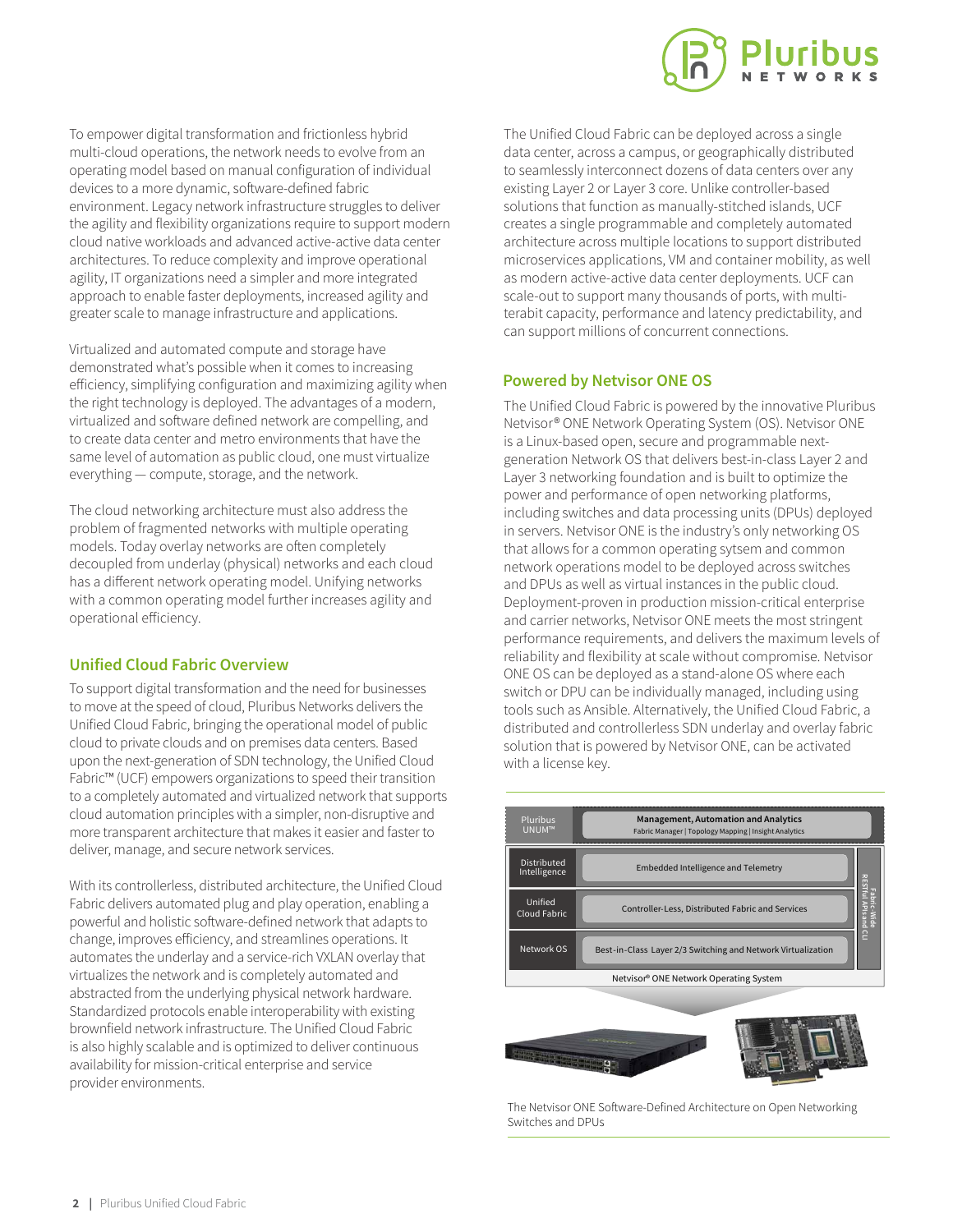### **Unified Cloud Fabric Architecture**

The Unified Cloud Fabric enables an SDN automated peer-topeer distributed architecture that clusters Netvisor ONE powered switches and DPUs into a symmetrical, unified operating domain. This novel approach enables a single command to program a network service fabric-wide in seconds, eliminating numerous operational steps to speed service delivery and reduce human error. Contrast this single command with typical solutions that require box-buy-box configuration and potentially thousands of commands to deploy a single network service across a fabric.

The Unified Cloud Fabric SDN software operates as a distributed application leveraging the CPU, RAM and SSD contained in the powerful switches and DPUs that are already being deployed for physical connectivity and high speed packet forwarding, so it does not rely on any external servers or steal CPU cycles from applications. This highly efficient, distributed approach dramatically reduces integration, costs and deployment complexity when contrasted with a controller-based approach that requires multiple external controllers required at every DC location for underlay and overlay automation. It also offers several advantages over pure software-based networking and security solutions, including cleaner administrative boundaries between network operations (NetOps) and development operations (DevOps), reduced CPU load and increased performance for both applications and network functions. This approach also provides brownfield interoperability with existing networks, allowing a non-disruptive and graceful migration to an SDN architecture.



The Unified Cloud Fabric architecture clusters member switches and DPUs into a symmetrical, unified operating domain and eliminates the cost and complexity of underlay and overlay controllers

To enable massive scale and support distributed deployments, the Unified Cloud Fabric features an innovative distributed control plane that allows multiple Netvisor ONE powered switches and DPUs to be operated and managed as a single, distributed virtualized switch-router. Each physical device maintains its own standards-compliant control and data plane to support massive scale, high-performance, interoperability and resiliency.

The fabric can also be extended across any standard Layer 3 underlay network inside or outside (WAN) the data center, allowing distributed network devices to be managed as a single, virtualized large chassis switch even when distributed across multiple sites. The capability to span geographically dispersed sites enables a number of dynamic services and use cases that have previously been very challenging to achieve, including easily supporting active-active stretched data center architectures to improve application availability and reduce Recovery Time Objectives (RTO) for legacy and modern cloud native applications.

To meet the most stringent high availability requirements, the Unified Cloud Fabric architecture has no single-point-of failure and delivers a high degree of resiliency with fabric-wide sub-second failover. Fabric automation provides a singlepoint-of-management and control, distributes intelligence, integrates a broad range of advanced network services, and provides pervasive visibility for all traffic traversing the fabric.

### **Existing Network Interoperability**

The unique peer-to-peer distributed architecture eliminates the undesirable limitations and complexities of SDN controllers and non-standard protocols like OpenFlow. This architecture, combined with UCF's ability to run standard L2/L3 protocols, enables seamless insertion into existing networks and full interoperability with any standards-based networking equipment, protocols, or network topology. Netvisor ONE powered switches can work with any existing spine or WAN router, be inserted into the Spine layers or deployed into ring topologies, to enable a completely flexible and graceful migration to a SDN architecture, while preserving existing technology investments to significantly lower the total cost of ownership (TCO). Netvisor also supports BGP EVPN to interoperate with any third party EVPN fabric.

### **Runs on Open Networking Hardware**

Because the Unified Cloud Fabric is powered by the Linux-based Netvisor ONE OS, it runs on many open networking switches and DPUs. Customer can choose Open Compute Project (OCP) and Open Network Install Environment (ONIE) hardware compliant switches, including devices from Celestica, Dell Technologies, Edgecore, and the Pluribus Freedom™ Series of network switches. This flexibility allows organizations the choice of hardware to build scale-out networks with any combination of 10, 25, 40, 100 or 400 Gigabit Ethernet interfaces. For server-based deployments using DPUs, Netvisor ONE and the Unified Cloud Fabric run on the NVIDIA Bluefield DPU family and are designed to run on other open DPUs in the future.

### **Manageability, Programmability, and Automation**

The Unified Cloud Fabric architecture is built for automation and agility with native and atomic fabric-wide programmability enabling operational changes and new services to be rolled-out quickly and rolled back, as needed.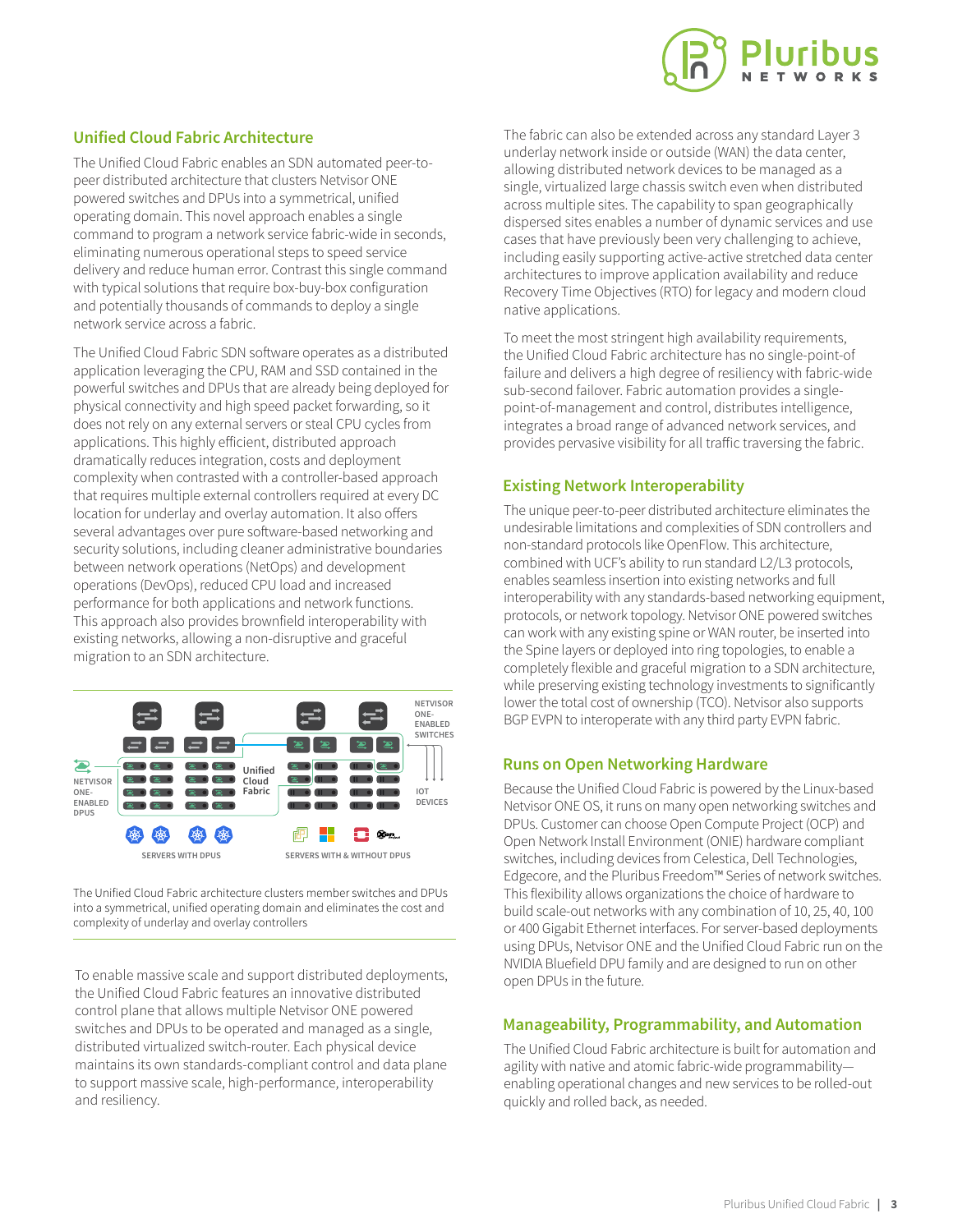Any network device that is a member of the fabric can act as the logical management point to define and provision fabric- wide configurations, services and policies across all other member devices with a single command via UNUM Fabric Manager, RESTful API, or Command Line Interface (CLI) with functional parity enabling both NetOps and DevOps automation.

Use Ansible as an automation frarmework or use the Pluribus UNUM™ Fabric Manager to automate provisioning and management of the entire network. In addition, the Netvisor ONE OS supports a wide array of Linux tools for scripting and automation such as Python, and supports traditional NetOps interfaces for SNMP, Syslog and sFlow. As a result, the UCF workflow automation reduces configuration time by up to 90% over traditional box-by-box operational models, lowers the risk of configuration errors, and dramatically improves service velocity and operational agility.

Network-wide configuration, policy and state information are dynamically updated across the fabric in real-time. An advanced three-phase commit transactional model guarantees that device configuration is consistently maintained across every member network node. To minimize configuration errors, the Netvisor ONE OS offers dynamic configuration roll-back capabilities that allow the network operator to instantaneously restore a previous configuration across the entire fabric to prevent unwanted disruptions.

### **VMware, OpenStack and Kubernetes Integration Extends Automation**

With the Unified Cloud Fabric enabled, Netvisor ONE integrates with multiple orchestration solutions to deliver on the vision of the software-defined data center. For example, leveraging the familiar vCenter console, a virtualization administrator or network operator can orchestrate and provision network resources in conjunction with ESXi hosts and VMs. vSAN services are also automated, including implementing vSAN cluster configurations across the network fabric without the manual configuration of multicast. Similarly, organizations with OpenStack deployed can now provision compute, storage and network overlay services using the virtualized infrastructure manager (VIM) for one-touch provisioning.

### **Advanced Network Virtualization**

UCF automatically creates a mesh of VXLAN virtual network overlays across the fabric which create a logical abstraction of the physical network infrastructure. This virtualized network is software defined and highly automated by the SDN control plane, delivering a cloud operational paradigm to the NetOps and DevOps teams, while also being accelerated in hardware for high performance. The underlay, typically BGP Unnumbered, is used for stable and scalable transport and all services and security policies are defined in the overlay, enabling tremendous agility and service delivery to internal and external customers in seconds.

Unlike traditional networking or protocol-based fabrics which are box-by-box, the network operator provisions services through simplified network object abstractions (VLAN, Bridge Domains, L3 VPN, security policies and more) and declares their intent to deploy a network service object across all devices in the fabric such as "create VLAN id 110 scope-fabric" and the SDN control plane ensures that VLAN 110 is deployed on every device with 100% confidence. Network virtualization also increases resource utilization and efficiency and improves security through the isolation and segmentation of traffic.

### **Distributed Architecture Enables a Multi-site Data Center Fabric**

The Unified Cloud Fabric can seamlessly interconnect dozens of geographically distributed data centers or campus aggregation points over any existing Layer 2 or Layer 3 core, underlay, WAN or dark fiber network without requiring reengineering or proprietary protocols. Open networking switches combined with Netvisor ONE and UCF can either run at the border leaf location to provide data center interconnect (DCI) or they can be deployed throughout the data center leaf and/or spine layer and into server-based DPUs to provide a multi-site data center fabric. This ability to unify and completely automate virtualized networking across multiple data center locations, including edge data centers, is a unique capability of UCF and cannot be matched by protocol-based or controller- based SDN underlay and overlay solutions.

The Pluribus Multi-site Data Center Fabric solution leverages sophisticated VXLAN-based Layer 2, Layer 3 and even Layer 1 VirtualWire overlay services to achieve transparent inter-site communication with dynamic end-point tracking over existing networks. The stretched fabric provides a single-point-ofmanagement and delivers fabric-wide resiliency with subsecond failover for virtually any failure scenario. This highly available architecture is optimized to support mission-critical environments requiring stringent loss-less high availability.



The Unified Cloud Fabric can seamlessly interconnect distributed data centers over any existing WAN or Network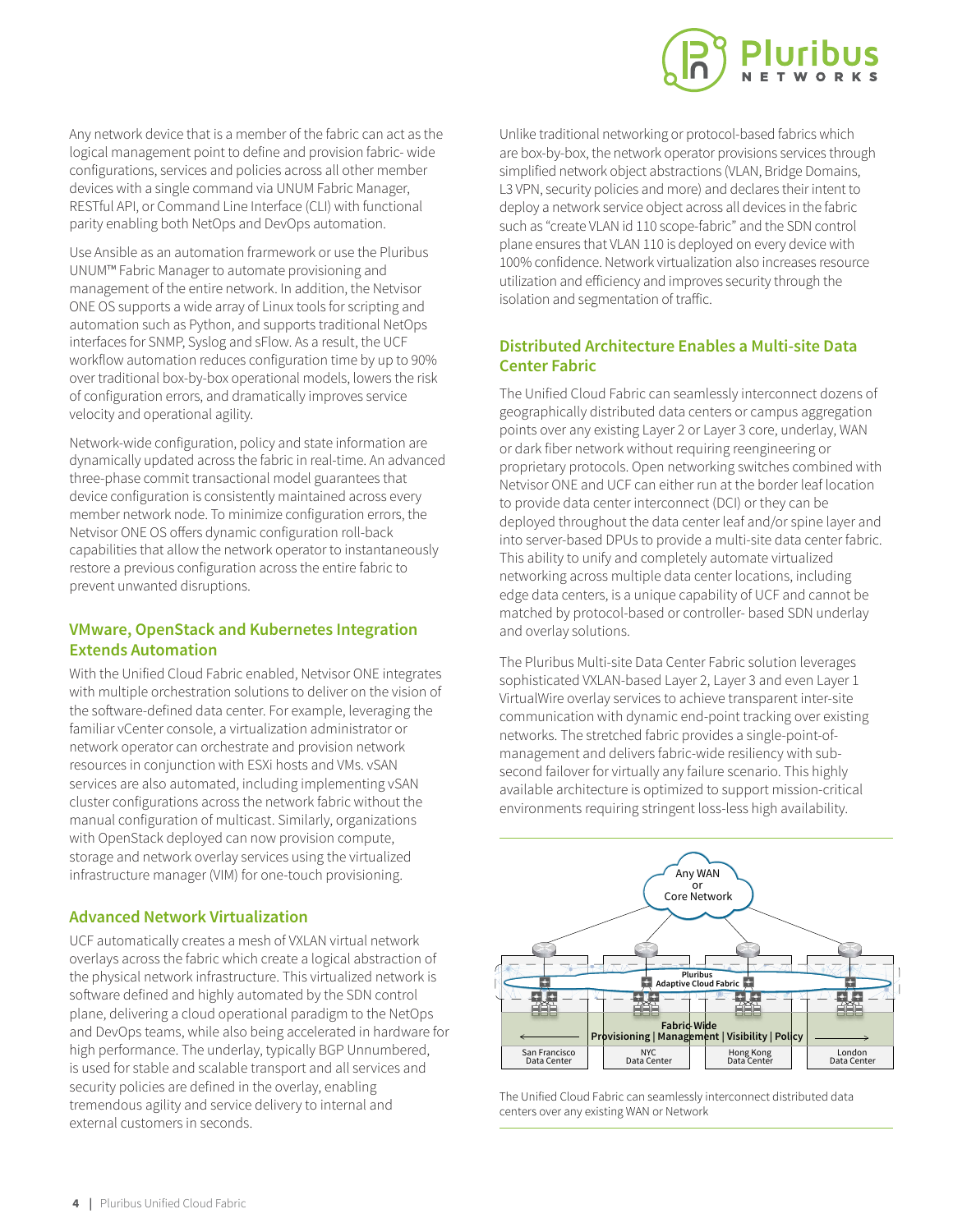

### **Distributed Fabric-Wide Intelligence**

At the heart of the SDN control plane is the Virtual Port (vPort) technology which distributes intelligence and control to all connected end-points across the fabric. Each vPort is associated with an end-point MAC address and is auto-learned by all fabric member switches. The dynamic vPort database is contained on every device in the fabric and is the cornerstone of the intelligent forwarding and security capabilities of the Unified Cloud Fabric.

The vPort database tracks the location, identity, policy and history for each end-point, and dynamically shares state status to all fabric member devices in real-time, eliminating network broadcasts. This assures that movements are legitimate, replacing less-than-optimal "flood and learn" approaches with more efficient conversational forwarding. When mobile end-points, VMs or containers move from one port to another, even across data centers, end-point re-registration updates automatically in the vPort database in near real-time.

### **Secure Segmentation, Microsegmentation and Multi-Tenancy**

The Netvisor ONE OS and Unified Cloud Fabric leverages the VXLAN overlay and Layer 2 VPNs such as VLANs or Bridge Domains and Layer 3 VPNs such as distributred VRFs to provide segmentation at the data plane and control plane level.

When Netvisor ONE and the Unified Cloud Fabric are deployed in server-based DPUs, they enable additional security capabilities including microsegmentation and distributed firewalls, all without impacting the server CPU. This enables network operators to achieve a highly distributed, zero-trust security architecture without the cost and complexity compromises of adding security appliances or running purly software-based virtual security functions.

vNETs are designed to provide segmentation at the management plane layer. Each vNET functions like a separate physical switch, with its own control, data and management plane. A specific vNET can be located on a single device or replicated on multiple physical devcies located anywhere across the fabric. There is no limit to the number of vNETs that can be created within a fabric, and network administrators can make use of all 4,000 VLAN IDs per vNET tenant.



The Netvisor OS enables the creation of independent, virtualized network containers

### **Anycast Gateway for L3 VPN**

The Unified Cloud Fabric supports Anycast Gateway, enabling endpoints to use the same virtual MAC and IP gateway addresses on all leaf switches and DPUs to support seamless endpoint mobility and increase routing efficiency. This allows performing the Layer 3 gateway function for data center endpoints directly on the first hop switch to enable more scalable and efficient routing by avoiding hairpinning and without unnecessarily increasing the control plane impacts on the CPUs in the network devices.

### **Scale Hyper-Converged Infrastructure Deployments**

The Unified Cloud Fabric provides an ideal network foundation to stretch Hyper-Converged Infrastructure (HCI) deployments, such as VMware VxRail, across multiple active-active data center locations. The Unified Cloud Fabric architecture enables resilient, high-performance interconnection across HCI nodes for reliable, distributed, and high-performance data replication, resource sharing, and workload mobility. Capacity is elastic and can scale from several nodes to hundreds of nodes with linear performance. UCF enables seamless synchronous replication between two or more data centers enabling transparent operations with complete network and compute elasticity to meet stringent active-active data protection and disaster recovery (DR) requirements.